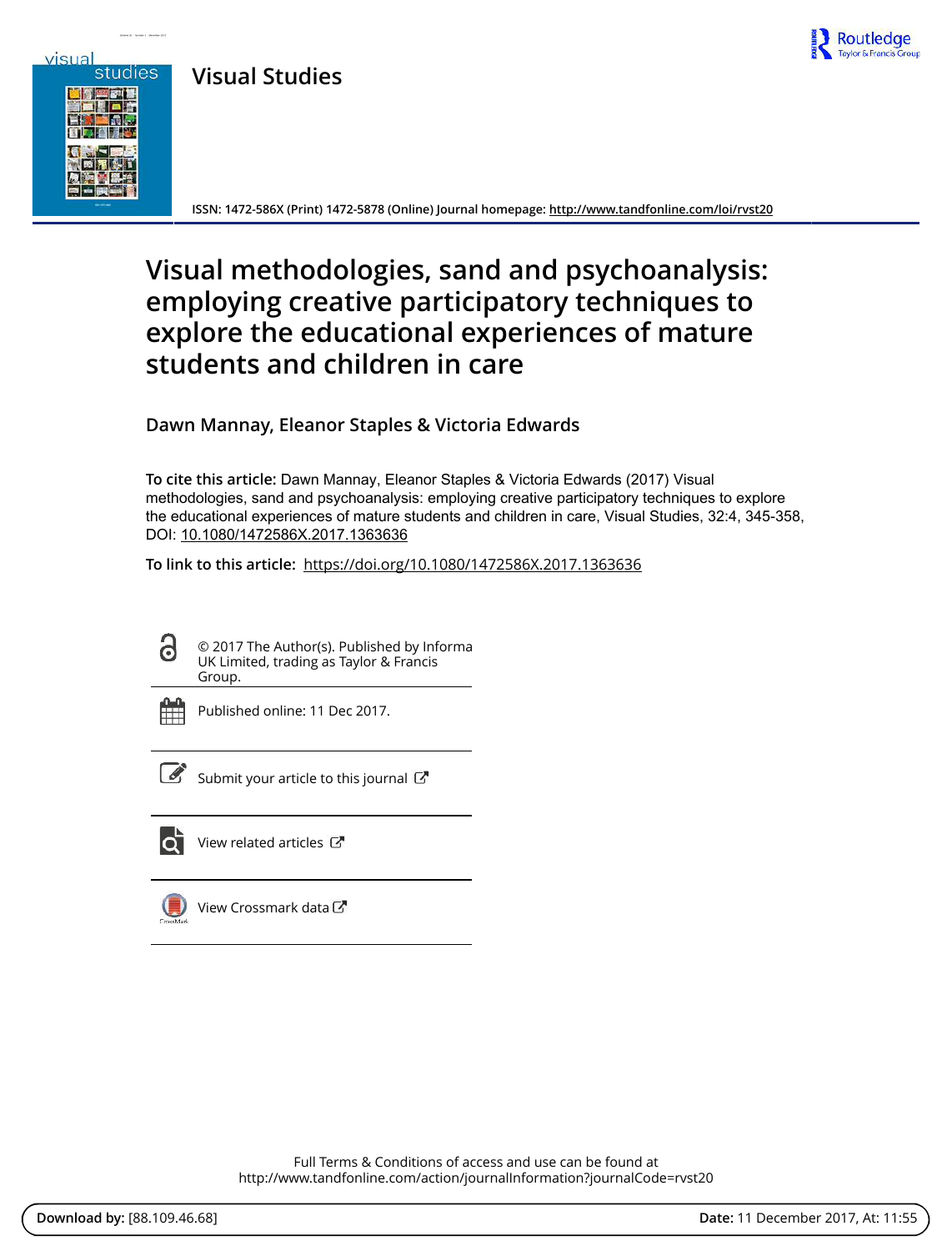# <span id="page-1-0"></span>Visual methodologies, sand and psychoanalysis: employing creative participatory techniques to explore the educational experiences of mature students and children in care

# DAWN MANNAY, ELEANOR STAPLES AND VICTORIA EDWARDS

Social science research has witnessed an increasing move towards visual methods of data production. However, some visual techniques remain pariah sites because of their association with psychoanalysis; and a reluctance to engage with psychoanalytically informed approaches outside of therapy-based settings. This paper introduces the method of 'sandboxing', which was developed from the psychoanalytical approach of the 'world technique'. 'Sandboxing' provides an opportunity for participants to create three-dimensional scenes in sand-trays, employing miniature figures and everyday objects. Data are presented from two studies conducted in Wales, UK. The first, exploring mature students' accounts of higher education, and the second, exploring the educational experiences of children and young people in public care. The paper argues that psychoanalytical work can be adapted to enable a distinctive, valuable and ethical tool of qualitative inquiry; and illustrates how 'sandboxing' engendered opportunities to fight familiarity, enabled participatory frameworks, and contributed to informed policy and practice.

# **INTRODUCTION**

In qualitative research, there is often a need to understand individuals as 'simultaneously the products of their own unique psychic worlds and shared social worlds' (Gadd and Jefferson [2007,](#page-12-0) 4); and this understanding can be particularly important when working with marginalised communities. For example, mature students face a number of complex psychological and structural barriers to higher education and their journeys are often characterised by initial aspirations and later disappointments, when classed, gendered and relational positionings conflict with students' identities and contribute to their withdrawal from academia (Currie, Harris, and Thiele [2000](#page-12-0); Edwards [1993](#page-12-0); Garland [1994;](#page-12-0) James [1995](#page-13-0); Reay, Crozier, and Clayton [2010;](#page-14-0) Walkerdine, Lucey, and Melody [2001\)](#page-14-0).

Similarly, children and young people in public care experience dual psychological and structural barriers to educational achievement. They are subject to institutional disadvantages relating to their care experience; and many encounter unsupportive professional, or substitute carer, practices and experience stigma related to their 'lookedafter' status (McLeod [2010\)](#page-14-0). Additionally, many children and young people experience trauma relating to abuse or neglect, which precipitates their move away from their birth families, as well as a sense of loss of family, friends, home, and the familiar.

 $\sum_{\text{Raylor } \text{A Francis Gr}}$ 

Check for updates

It is not enough to chart these difficulties; rather we need to seek opportunities to understand participant's subjective worlds. For mature students, this is necessary so that we do not simply widen access at the point of entry but ensure that they complete their studies. Regarding care experienced children and young people, subjective accounts of their educational experiences can potentially inform prevailing discourses, which are weighted towards the words and ideas of researchers, professionals and policy makers; rather than those of the children and young people themselves (Winter [2006;](#page-14-0) McLeod [2007](#page-14-0)). By relying on the accounts of adults who work with (or on) children and young people, it is unlikely that structural and organisational changes, which meaningfully benefit their lives, will be realised.

Consequently, it is important to engage with research methods that allow space for subjectivities, listening to individual accounts to offer the opportunity to develop more accurate, complex and differentiated understandings, which can contribute to making 'informed as opposed to ignorant policy decisions' (Reay [2004,](#page-14-0) 1020). The following sections will discuss the creative methodologies we adopted in studies with both mature students ( $n = 9$ ) and care experienced children and young people ( $n = 67$ ). However, before this, it is important to outline some debates in the use of

Dr Dawn Mannay is a Senior Lecturer in Social Sciences (Psychology) at the School of Social Sciences, Cardiff University. Her research interests revolve around class, education, gender and inequality; and she employs visual, narrative and creative methods of data production and dissemination in her work. Dr Eleanor Staples is a Research Associate in the School of Social Sciences at Cardiff University, in the Children's Social Care Research and Development Centre (CASCADE). Her research interests centre on children and families, particularly children in care. She is also interested in theories of gender, motherhood and creative methods.

Victoria Edwards is an Economic and Social Research Council funded PhD candidate in the School of Social Sciences at Cardiff University. Her doctoral research explores the social relations of young people who play video games, using creative and visual methods.

<sup>© 2017</sup> The Author(s). Published by Informa UK Limited, trading as Taylor & Francis Group.

This is an Open Access article distributed under the terms of the Creative Commons Attribution-NonCommercial-NoDerivatives License (http://creativecommons.org/ licenses/by-nc-nd/4.0/), which permits non-commercial re-use, distribution, and reproduction in any medium, provided the original work is properly cited, and is not altered, transformed, or built upon in any way.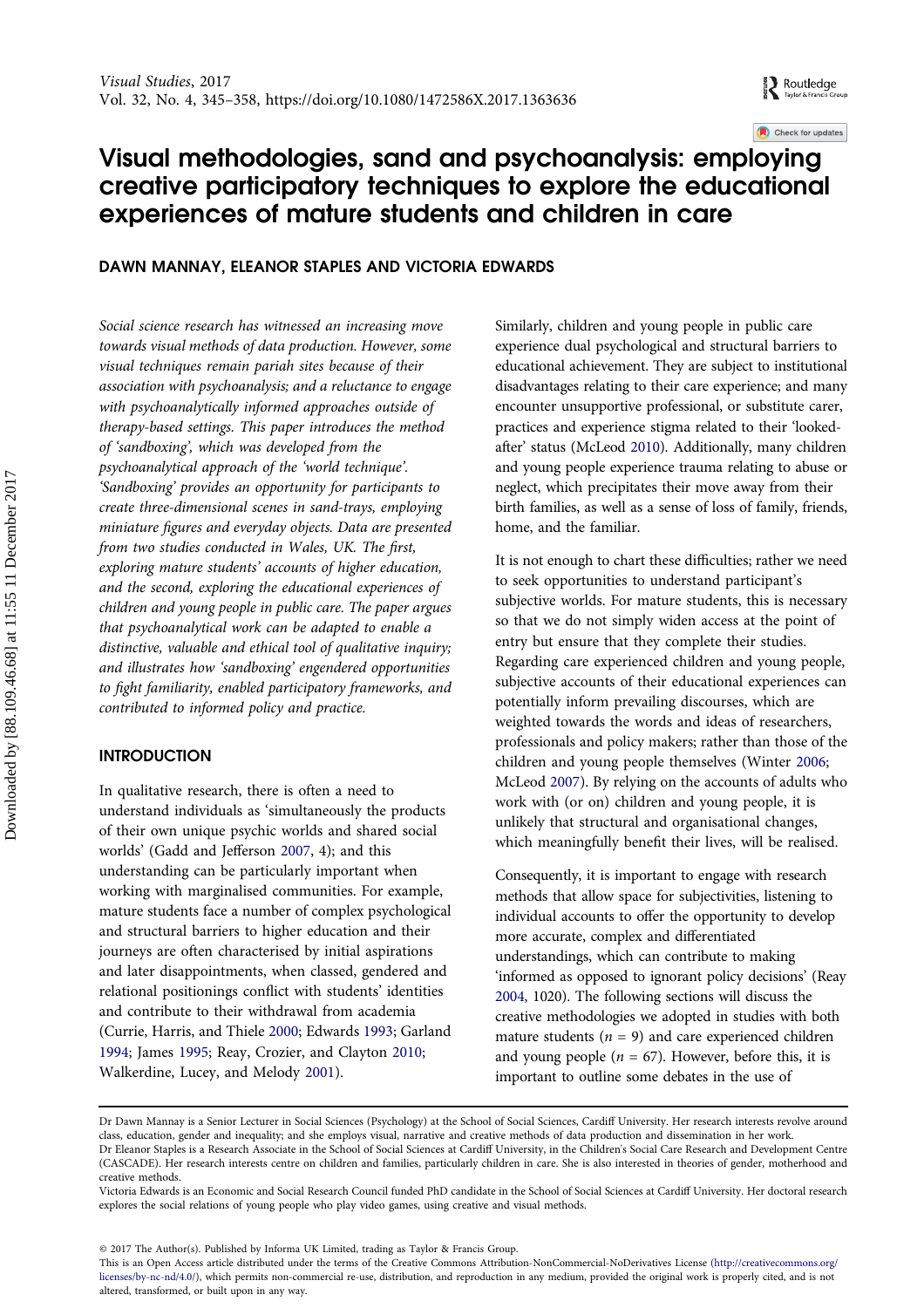<span id="page-2-0"></span>psychoanalytically informed approaches within qualitative methodologies, and establish their potentialities.

#### PSYCHOANALYTICALLY INFORMED RESEARCH AND THE VISUAL

For Hollway and Jefferson ([2013\)](#page-13-0), traditional interviews based on the question-answer method are thin, rationally driven accounts that omit more than they reveal of human subjects; suggesting that an understanding of lived subjectivities requires a move beyond this restrictive format. In their own psychoanalytically informed work, employing free association narrative interviews, they emphasise the importance of biography and the usefulness of openended questions; understood through participants' meaning frames, which are not predetermined by the researcher. This approach engenders 'a largely uninterrupted flow of talk with an attentive listener whose role it is to try and understand what is being said; opening up opportunities to gain a more nuanced understanding of participant's lived subjectivities' (Mannay [2016](#page-13-0), 111).

Whether or not one is operating psychoanalytically, this central premise has similarities with visual research, where images are widely recognised as having the potential to evoke emphatic understandings of the ways in which other people experience their worlds (Belin [2005;](#page-12-0) Fink [2012;](#page-12-0) Mizen [2005;](#page-14-0) Pink [2004](#page-14-0); Rose [2001](#page-14-0)). Arguably, the United Nations Convention on the Rights of the Child (1990), including the right for children 'to express views in all decisions that affect them', has also acted as a precursor for the development of more participatory approaches (Payne [2009;](#page-14-0) James and Prout [1997\)](#page-13-0). Children and young people have shifted from the position of data sources to one in which they have 'designed, enacted and interpreted inquiries and been honoured as an authentic critical voice' (Groundwater-Smith, Dockett, and Bottrell [2015](#page-13-0), 2).

This has engendered a greater interest in visual data, often alongside more traditional ethnographic approaches (Holland et al. [2010](#page-13-0); Ross et al. [2009](#page-14-0); Abrahams and Ingram [2013](#page-12-0)); and creative methods are increasingly positioned as 'effective ways to address increasingly complex questions in social science' (Kara [2015,](#page-13-0) 3). Importantly the visual image, be it photograph or drawing, and the accompanying elicitation interview, are seen as ways to move beyond the question-answer technique. Visual methods also examine the way that seeing and being seen are both subjectively and socially constituted. The combination of the visual and narrative can provide new insights into participants' subjective

worlds; making what was thought familiar, strange and interesting again (Mannay [2010\)](#page-13-0). Arguably, then, it can be useful to explore the potential for combining psychoanalytically informed and visual based approaches.

It is important to note that there have been strong objections to taking psychoanalysis outside of the clinical situation of the 'consulting room' (Frosh [2010](#page-12-0); Frosh and Emerson [2005](#page-12-0); Midgley [2006](#page-14-0)), where psychoanalysis is positioned as an undemocratic dialogue in which taking a psychoanalytical style of inquiry outside the clinic to the research setting imports power inequalities. Yet, psychoanalytically informed work can take a democratising and dialogical stance (Hoggett et al. [2010](#page-13-0)); and much visual research, acknowledging the limitations of this project of positionality (Lomax et al. [2011;](#page-13-0) Luttrell and Chalfen [2010;](#page-13-0) Mannay [2013a](#page-13-0)), has aspired to develop participatory relationships.

Nevertheless, in participatory visual frames with children and adults, there is often an attempt to make a clear distinction between therapeutic work and social research inquiry, and its techniques. This distinction is important and necessary; but attempts to write out or obscure any connections between the techniques applied and their psychoanalytical histories, arguably negates opportunities for reworking these valuable approaches in visual studies. For example, the work of Jacques Lacan [\(1977](#page-13-0), [1978\)](#page-13-0) can help visual researchers to appreciate that in seeing, we enter a culture of visuality, where our relation to things and others is established.

Similarly, W. J. T. Mitchell's dialectical concept of visual culture posits that 'it is not just that we see the way we do because we are social animals, but also that our social arrangements take the forms they do because we are seeing animals' (Mitchell [2002](#page-14-0), 171). Indeed, the sensory act of seeing (and making something visual) is important in constructing and understanding the social. In terms of being seen, Lacan's notion of 'the gaze' encapsulates the subject's awareness of being able to be seen. We are subjects that see but also objects capable of being seen, and vulnerable to the gaze: 'I see only from one point, but in my existence I am looked at from all sides' (Lacan [1978,](#page-13-0) 72).

The 'spectacle of the world, in this sense, appears to us as allseeing' (Lacan [1978,](#page-13-0) 75) as our entry as subjects into culture and language requires a development of self-consciousness through an understanding of our self as viewable object. The use of the 'sandboxing', discussed in this paper, appreciates this simultaneous sense of seeing/being seen. It allows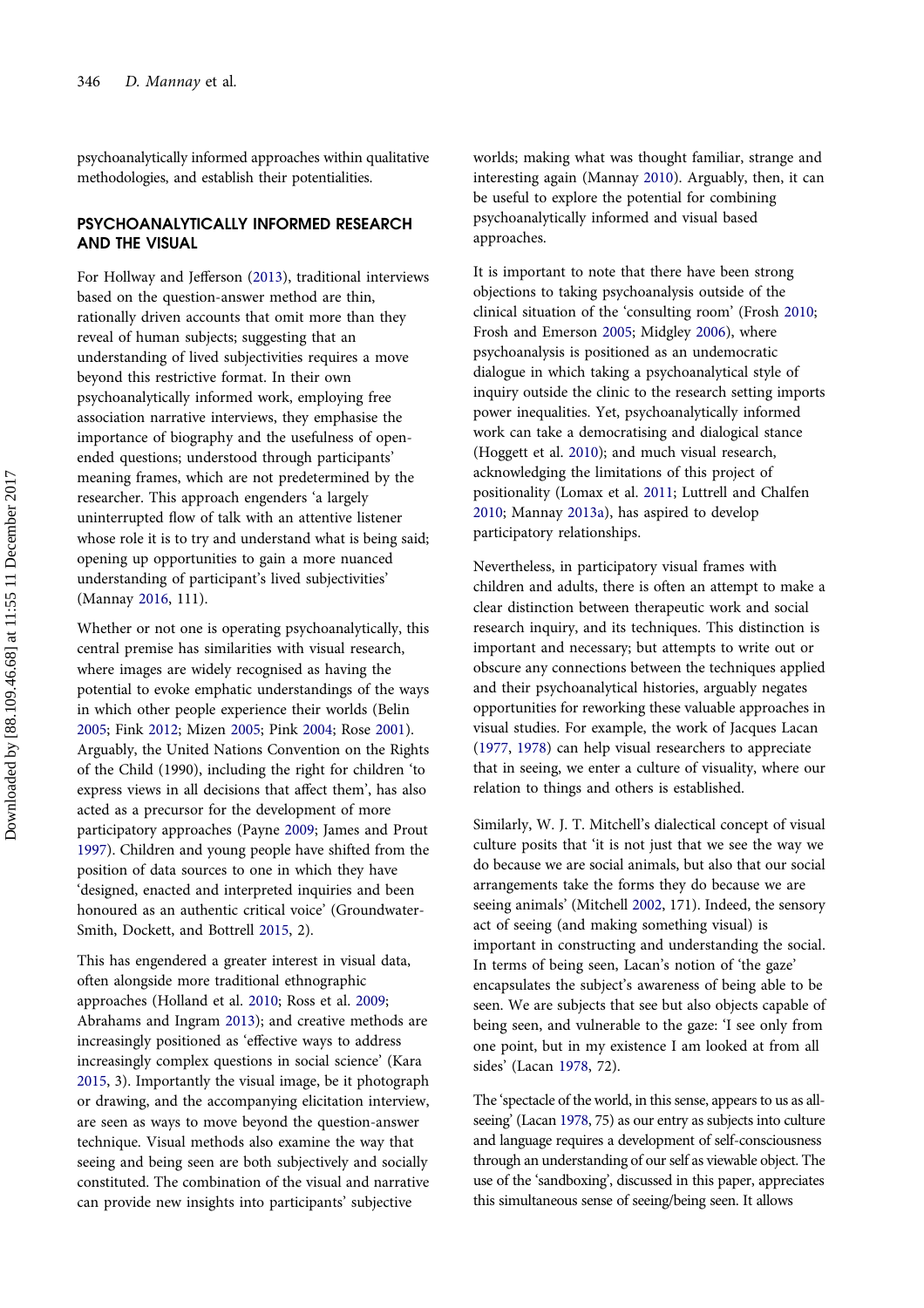<span id="page-3-0"></span>participants to represent themselves as both seer and seen by creating a sand-scene that is controlled by them and reflects their experience but is also knowingly immediately viewable by others. This method works with 'the gaze' to produce something that represents the tensions inherent in participants' subject/object status.

Further insights, can be drawn from the work of philosopher Luce Irigaray [\(1985\)](#page-13-0) who argues that in having to acknowledge ourselves as object in order to become subject, we are always being looked at by what we look upon. While Irigarary reformulation of Lacanian psychoanalysis has a specific focus on representing 'the feminine' in positive ways, which are not defined in terms of lack, her work is important because it opens up the idea that difference can be signified in its own right. Her attempts to dislodge 'our mononsubjective culture' (Irigaray [2008,](#page-13-0) 2) can be applied beyond gender difference. This appreciation of multiple subjectivities, and the rejection of essentialism, is particularly important in the case of marginalised groups.

There is no space within this paper to explicate a highly theoretical debate between Lacanian and Irigarayan positions (see Staples [2012\)](#page-14-0); however, our projects comprised participants who were marginalised and we sought to engender obscured discourses and respect alterity. In relation to Irigaray, arguably our use of 'sandboxing' offered an opportunity to address gaps, silences and intricacies in ways that traditional question and answer techniques may have been too rigid, too 'flat' to reflect. The 'world technique', as introduced in the following sections, is a practice technique developed in psychoanalysis. However, as with the theoretical perspectives discussed, we argue that methods derived and developed from psychoanalytical techniques can be usefully adapted and applied in qualitative research.

# **METHODOLOGY**

Both projects in this paper explored the potential for psychoanalytically informed visual research in relation to the innovative and reflexive process of 'sandboxing'. The term 'sandboxing' is used to distinguish our distinct development of this approach as a tool for qualitative research inquiry. Study one was interested in understanding the experience of mature students in higher education. Study two worked with careexperienced children and young people, to gain an understanding of their experiences of education and their aspirations for the future. Ethical approval for both studies was provided by Cardiff University.

Our 'sandboxing' approach was developed drawing on sandplay therapy wherein clients create threedimensional scenes, pictures or abstract designs in a tray filled with sand and a range of miniature, realistic and fantasy, figures and everyday objects (Weinrib [2004\)](#page-14-0). However, rather than adopting a Jungian-informed approach that is popular in therapeutic work, we adapted the 'world technique' (Lowenfeld [1939\)](#page-13-0) as this best aligned with the authors' approach to visual inquiry, which centralises the meaning making of participants.

The reading of images suggests that the meaning lies within the visual image and that analysis provides the opportunity for the image to speak. However, if research is interested in how people assign meanings to pictures, the study of images alone, as data whose meaning is intrinsic, is a mistaken method (Banks [2001](#page-12-0); Mannay [2016](#page-13-0)). To gain an understanding of the internal narrative of the image, it is imperative to acknowledge the image-maker; and the notion that the most salient aspect in understanding a visual image is what the creator intended to show is often referred to as auteur theory (Rose [2001;](#page-14-0) Mannay [2010](#page-13-0)). Therefore, it was important to consider how 'sandboxing' could retain this participant focused understanding of visual data.

For Lowenfeld (1939), and the present authors, it is important to centralise the subjective perspective of the participants, rather than applying the researchers own interpretations and assumptions to their pictures. As Hutton ([2004\)](#page-13-0) maintains, Lowenfeld's work has often been overlooked, anonymously integrated and misrepresented in later applications. Lowenfeld was aware of this misrepresentation and in relation to its application to tests of traits, temperament and personality, she was anxious that the 'world technique' should not be 'misunderstood or distorted when part of the equipment is borrowed and adapted for a different purpose' (Lowenfeld [1950,](#page-13-0) 325). In adapting the 'world technique' as a method of visual data production, 'sandboxing', not as a psychoanalytical therapeutic intervention, distortion is unavoidable. However, what is critical in both applications is auteur theory, or the salience of participants' interpretations of their visual creations. Therefore, we would hope that Lowenfeld would approve of the current incorporation of her work.

Lowenfeld maintained that the worlds created by children, with figures in the sand-tray, are a projective tool allowing the expression of thoughts and feelings on a symbolic level. Lowenfeld respected the work of Jung and was influenced by Freudian theory. However, for Lowenfeld, the therapist should not attempt to interpret the symbolism of the world but rather wait for the meanings to be identified by the child, 'in recognition of the multiplicity of meanings the world may contain' (Hutton [2004,](#page-13-0) 607). In this manner, the figures in the sand-tray become a primary vehicle for intra-personal and interpersonal communication, where 'each figure holds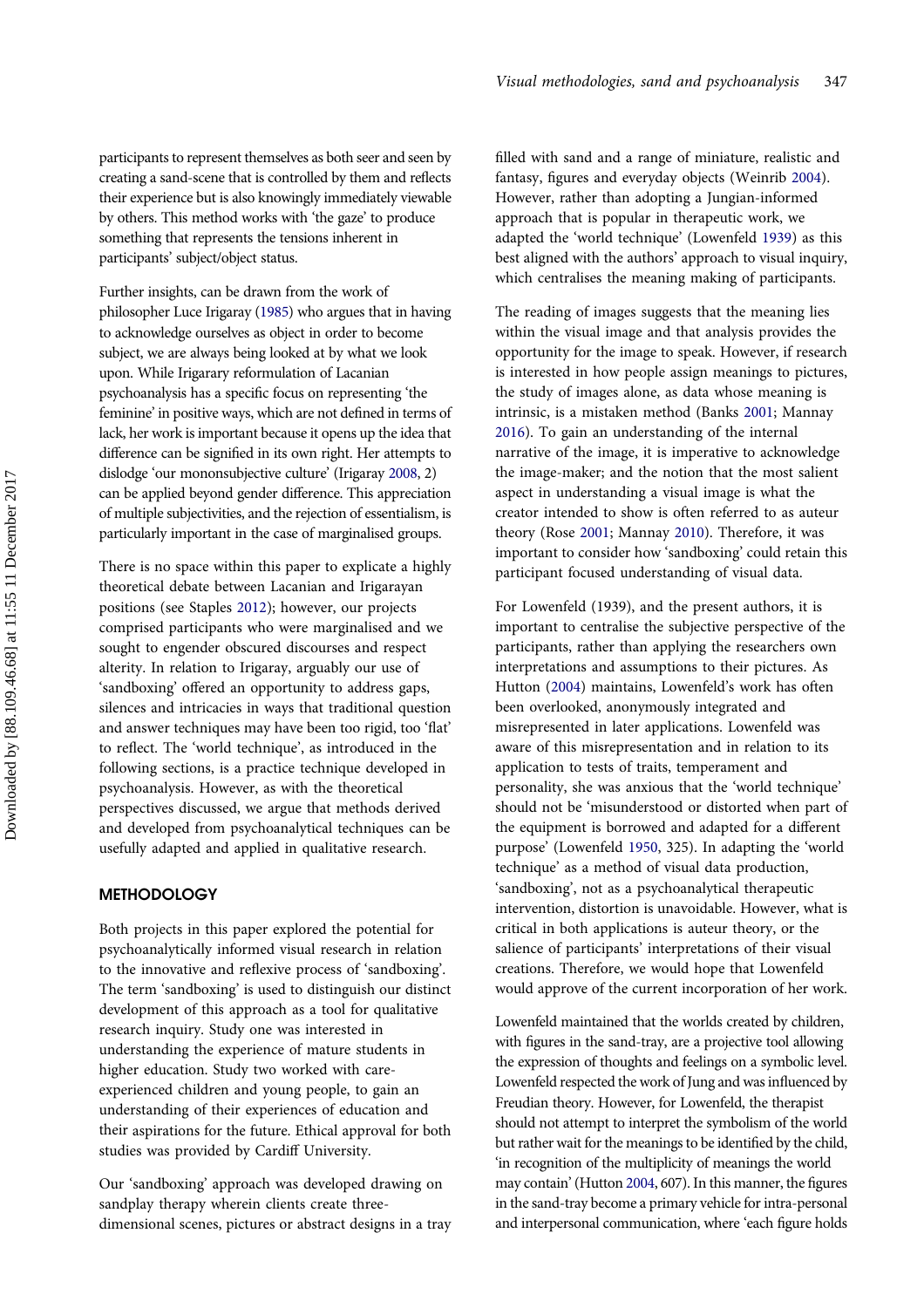<span id="page-4-0"></span>unique and personal meaning for individuals' (Sangganjanavanich and Magnuson [2011,](#page-14-0) 266).

Emphasising the importance of the individual's discovery of their own meaning 'resonates with the tenets of auteur theory and takes up a democratising and dialogical stance, which other psychoanalytically informed approaches have been accused of precluding' (Mannay [2016](#page-13-0), 69). Accordingly, data were analysed using an inductive and deductive approach, creating overarching thematic categories and analytical themes arising from coding and categories across the data sets. The visual materials, which were photographed at the point of data production, acted as tools of elicitation, rather than objects of analysis per se, however, they were considered in the analysis to clarify, question and extend the associated interview transcripts.

Importantly, the activity of creatively constructing a 'world' can provide visual and verbal metaphors that enhance individuals' self-understanding, which resonates with the potential of the visual in relation to 'fighting familiarity' (Delamont and Atkinson [1995\)](#page-12-0). The concept of defamiliarisation, introduced by the Russian formalist Shklovsky, argues that over time our perceptions of familiar, everyday situations become stale but that art can address this automisation by forcing us to slow down our perception, to linger and to notice (Gurevitch [1998\)](#page-13-0). This potential for making the familiar strange, for both researcher and researched, has been taken up in previous visual based work (Kaomea [2003;](#page-13-0) Mannay [2010;](#page-13-0) Richardson [2015](#page-14-0)). The following sections explore how defamiliarisation and auteur theory can be engendered through 'sandboxing', to enable a more nuanced understanding of participants subjective experiences.

#### STUDY ONE

The central aim of study one was to elicit the subjective views of mature students who had either completed the first year of their degree; or had come through a programme to access higher education and been accepted to university in the following academic year<sup>1</sup>. The project was developed in part to address the findings of earlier studies (Currie, Harris, and Thiele [2000](#page-12-0); Edwards [1993;](#page-12-0) Garland [1994](#page-12-0); Mannay and Morgan [2013\)](#page-13-0) that highlighted the difficulties experienced by marginalised, working-class, mature mothers who had returned to higher education.

The study<sup>[2](#page-12-0)</sup> was designed in relation to the premise of action research as a 'process of reflective problem solving at the school level', which allows practitioners to identify an issue of study to determine if and how changes can be implemented to improve processes, procedures and programmes (Howard and Eckhardt [2005,](#page-13-0) 32). In this case, it was envisaged that the participants' accounts could form a reflective base, which could potentially inform and improve provision.

Nine mature students that had undertaken or enrolled on a social science degree programme at a university in Wales, UK took part in the study. The students constituted three groups, participants that had completed their undergraduate degree programme  $(n = 3)$ , participants that had completed their first year  $(n = 3)$  and participants due to enrol in the following academic year ( $n = 3$ ). For the first two groups of participants, the scenes created represented the experience of their first year as an undergraduate. The third group focused on their expectations, hopes and fears around embarking a trajectory in higher education. The researchers had both undertaken their degrees as mature students. Therefore, it was important to guard against familiarity and the potentially deceptive assumption of shared understanding.

# STUDY TWO

The second study was part of a Welsh Government<sup>[3](#page-12-0)</sup> commissioned research project, which explored the educational attainment, experiences, aspirations and opinions of care experienced children and young people in Wales ( $n = 67$ ) (see Mannay et al. [2015;](#page-13-0) [2017](#page-14-0)). 'Sandboxing' was offered as an option alongside other activities to participants aged 7–16 years old ( $n = 39$ ) who were currently 'in care' and had been for three months or more. Participants either created scenes representing what school was like, or focused on their future and what they wanted to do, be, or achieve.

As a commitment to children and young people's participation in research about them has become more mainstream, there has been a simultaneous increase in the variety of techniques used to attempt to foster that participation (O'Kane [2008](#page-14-0); Kim [2015](#page-13-0)). Whilst they are not a guarantee of full and active participation, visual and material methods do have the potential for more collaborative and participant led data production (Mannay [2013a\)](#page-13-0); and our approach attempted to enable participants to take part in the research in a meaningful way.

'Sandboxing' was also chosen to resist the recreation of the social work interview. The formal social care and legal processes involved in placing a child or young person into public care mean that all of the participants would have experienced some form of social work encounter, which may have informed fundamental decisions about their lives, including removal from their birth families. To enable the elicitation of subjective accounts, individual semi-structured interviews were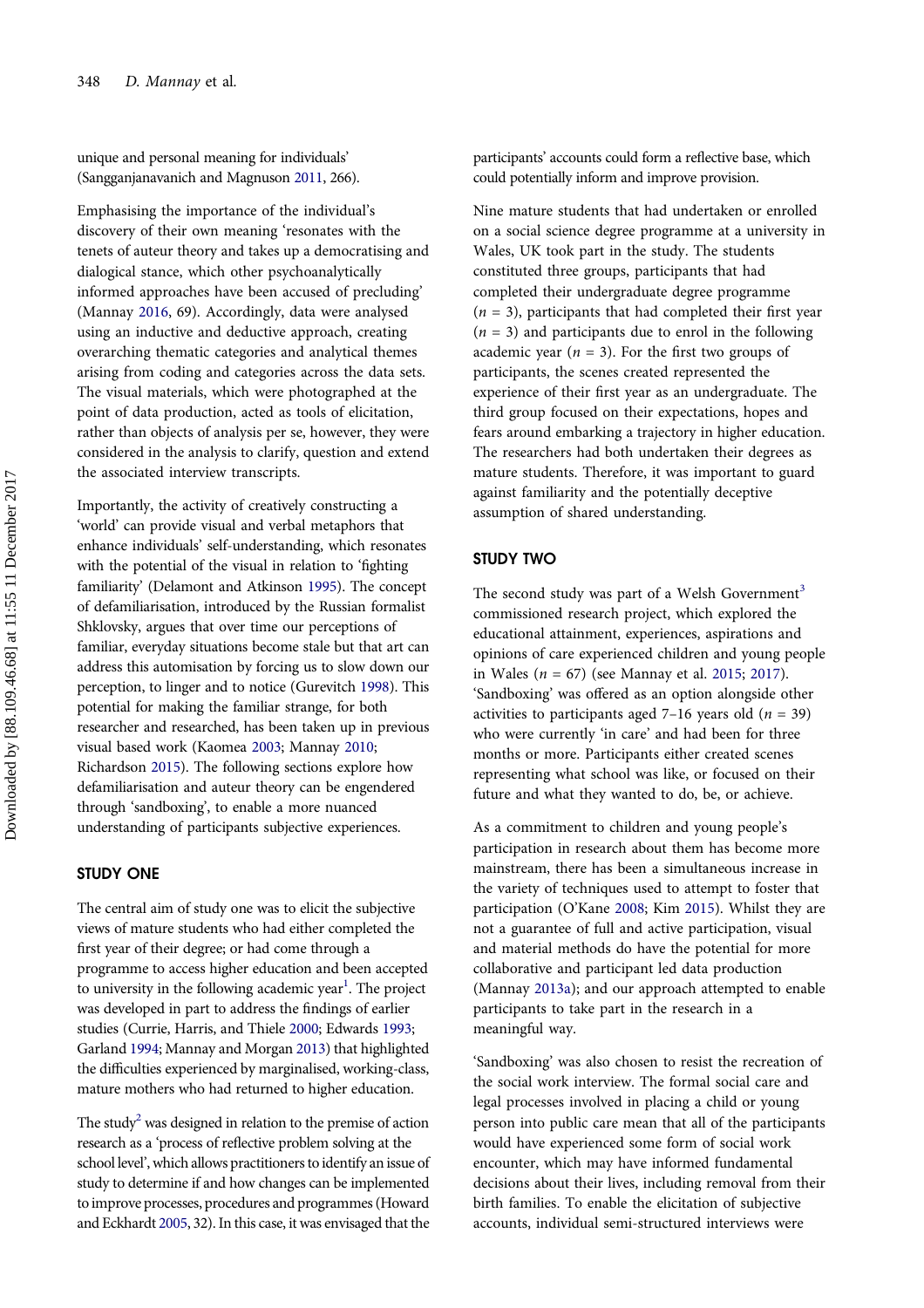<span id="page-5-0"></span>initially selected, in line with previous studies (Jackson and Höjer [2013\)](#page-13-0). However, this partially mirrored social work practice and compounded the risk that participants would be inhibited from producing an account of their educational experience, lest what they say be used to determine a decision about their life.

Enabling participants to lead the research activity by creating a sand-scene stood in contrast to a social work interview, in which they would have had no choice about how or whether to participate. Whilst, no technique would guaranteed participant directed accounts, 'sandboxing' engenders a central importance upon the participant as ultimate creator of a miniature world. Therefore, they went some way towards facilitating care experienced children's and young peoples' engagement with researchers on their own terms, and provided a space in which they could articulate their experiences and imagine their futures.

# DATA PRODUCTION

Study one employed a wooden sand-tray, while study two used plastic, portable trays, which better suited the project. Lowenfeld ([1950](#page-13-0)) suggests that the collection of objects should represent the ordinary themes found in particular cultures. She defines no strict formula but classifies themes, which should appear in any collection: namely people, houses, trees, fences, animals, transport, street signs and miscellaneous (such as sticks, stones, broken parts of objects). This patterning of themes is consistent in more recent applications (Hutton [2004;](#page-13-0) Sangganjanavanich and Magnuson [2011\)](#page-14-0).

We applied the same broad themes and offered up to 200 separate objects, some in multiples of two or more. As illustrated in Figure 1, landscapes, traffic, people and





FIGURE 2. Child participant's sand-scene.

animals were mainly figures from play sets while the miscellaneous category included items such as conkers, shells, coins, keys, paperclips and jewellery.

Data production was facilitated on a one-to-one basis. Mature students were asked to create a sand-scene to reflect their perceptions of undergraduate study, and care experienced children and young people created their experience of education or their future ambitions. In the fieldwork, adult participants were left alone while the researcher left the room or the researcher moved to a different part of the room and read a book. The visual data with children and young people was produced in the presence of the researcher but the encounter was informal. Researchers engaged children in conversation about other things, got on with other tasks or completed a sand-scene themselves. Where sandboxes were created by both researchers and participants, children and young people were given the opportunity to 'interview' the researcher and ask them to explain their sand-scene to extend the participatory nature of the activity.

Participants' responses were complex, drawing across the thematic categories, as illustrated in Figure 2 (child participant). In both projects, the elicitation process was characterised by a conversational style with the researcher situated as an attentive listener whose role it was to try and understand what was being said, so that the psychoanalytical paradigm became relevant and practical in the context of qualitative educational research.

# WRITTEN IN THE SAND

The method proved useful in engaging participants at an affective level and the data production drew upon psychoanalytical sensibility; which was FIGURE 1. Selection of objects. **psychoanalytically informed rather than**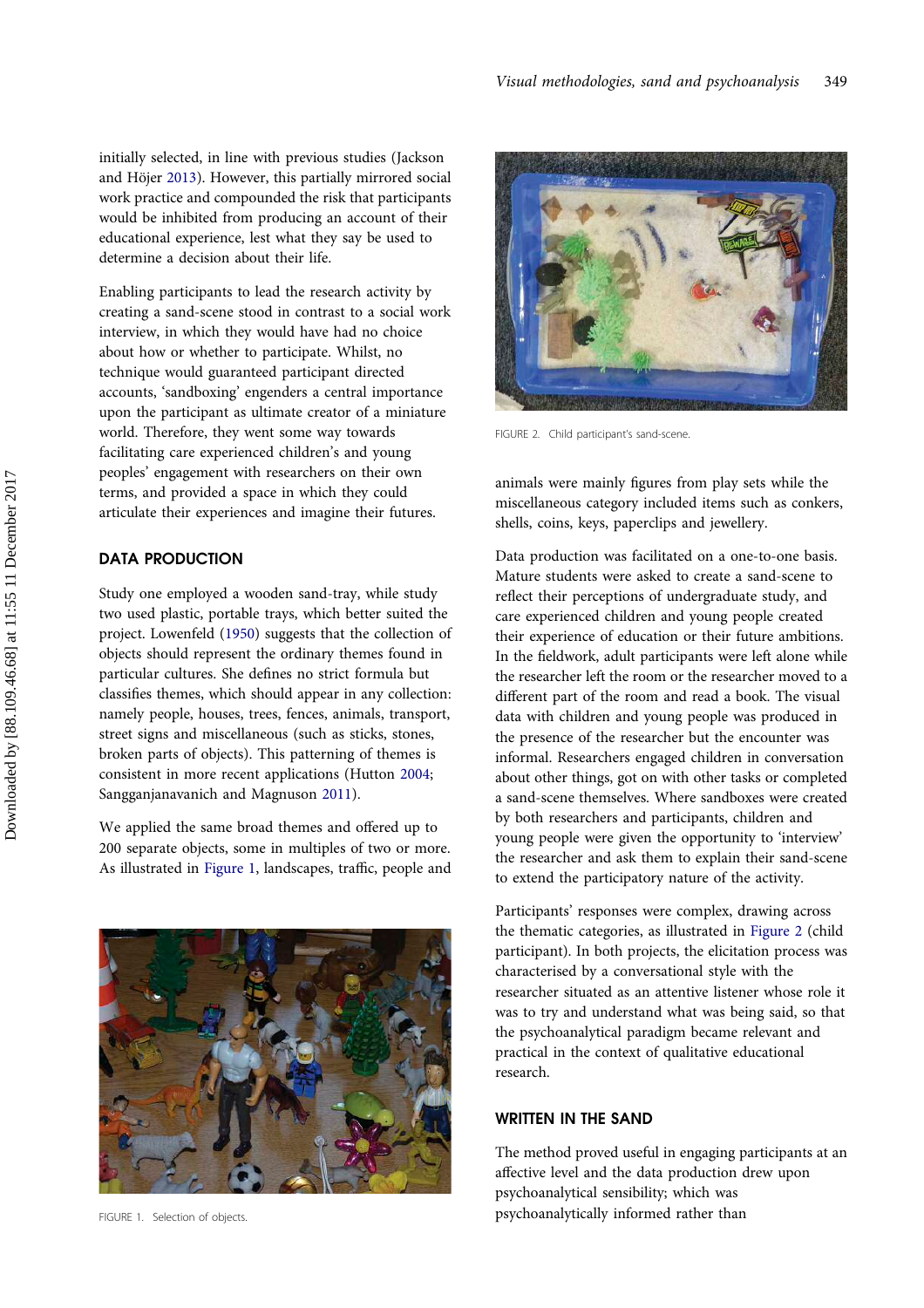<span id="page-6-0"></span>psychoanalytical. All of the mature students ( $n = 9$ ) were open to the creative process of 'sandboxing', with the exception of one who expressed a preference to move to the interview format. The younger participants in study two ( $n = 39$ ) were given a choice about whether to create a sand-scene, which some undertook ( $n = 19$ ). Others selected a traditional interview ( $n = 14$ ) or the option to take part in an emotion sticker activity followed by an interview  $(n = 6)$ .

Reflections in study one prompted us to offer a choice of activities in study two, as researchers need to consider that some approaches will not necessarily be appropriate to use with some participants or may not suit their individual preferences (see Johnson, Pfister, and Vindrola-Padros [2012\)](#page-13-0). However, arguably, the preinterview activities were useful in shifting the interview dynamic because participants could lead the discussions around their visual productions and direct the interview. This participant directed model also acted to limit the propensity for the researchers' own knowledge and experiences to overshadow the participants' accounts; 'fighting familiarity' (Delamont and Atkinson [1995\)](#page-12-0), as discussed in previous visual studies (Mannay [2010;](#page-13-0) Richardson [2015](#page-14-0)).

Images and narratives, may belong to a world of things that we know immensely and conventionally about but the connections between them can be clouded by our subjectivities and remain unrevealed by our reading. Imagery evokes memories, reflections and feelings but interpretation depends on our accumulated cultural knowledge and experience imposes a set of available frames for reference. There is a need to frame and fix our understandings as tropes, metaphors or analogies as 'no sooner is an image seen than it must resemble something: humanity seems doomed to analogy' (Barthes cited in Spencer [2011,](#page-14-0) 19).

As Steedman [\(1986](#page-14-0), 137) contends, it is generally recognised in literary accounts of metaphor that 'the connective device on which metaphor turns, that is, on the perception of real similarities between entities in the real world, is often actually no more than the recognition of culturally highly specific contingent relations: we are used to comparing certain things with particular other things and metaphor often works through this connection, rather than perceived similarity'.

Reading literature and artwork from other cultures often serves to reveal the connections of our own metaphoric system. Where there is not the vision that permits the understanding of these new connections, then a story cannot be told (Steedman [1986,](#page-14-0) 138); or where a story is constructed it may be one that has no relationship with the meaning making of the original creator. For Lacan [\(1978](#page-13-0)), what is seen exists before us and will exist after we have stopped seeing it; the visual is not purely socially constructed. Nevertheless, we contend that the audience, actively make their own meanings from an image regardless of whether one holds that we reflect or are reflected by the visual field. Therefore, it was important to discuss the meanings that participants attached to their sand-scenes, rather than simply ascribe meaning.

Consequently, data production was followed by elicitation interviews to acknowledge the polysemic nature of the sandscenes. All the visual data were polysemic because of the ambiguous and multiple meanings that could be generated. As Reavey [\(2011\)](#page-14-0) contends 'the interpretation of an image cannot always be fixed' and it was important that our own interpretations did not act to frame and fix the data in a way that silenced the meaning making of the participants. Accordingly, participants were enabled to explain the analogies and metaphors in their sand-scenes using their own subjectively contingent schemas. Therefore, the interviews were not so much about an understanding of the data produced, as an understanding with the data produced about the lives of the participants (Radley [2011](#page-14-0)).

Lowenfeld [\(1979,](#page-13-0) 329) discusses the way that the child gradually comes to 'find himself'[sic] in the medium of the 'world technique'. In the 'sandboxing' with mature students there was a high level of reflection where participants also expressed how they were party to 'defamiliarisation' (Gurevitch [1998\)](#page-13-0); in relation to their re-thinking of their educational experiences and interpersonal relationships. Resonating with Lowenfeld's (1959) experience, metaphors created in the sand-scene also enhanced participants' understandings of the self so that, as in previous visual work, there were new discoveries of the self (Mannay [2010](#page-13-0); Thompson and Holland [2005\)](#page-14-0). Crucially, rather than eliciting rational responses to successive questions inherent to traditional interviewing (Hollway and Jefferson [2013\)](#page-13-0); 'sandboxing' engendered a reflexive engagement with the realm of emotion: in which isolation was a central theme for mature students as illustrated in [Figure 3](#page-7-0).

In [Figure 3](#page-7-0), the participant employed replica figures to represent the subjective sameness of traditional students, in contrast to her position as different, as demonstrated in the following quote;

'and there'd be like two hundred of, two hundred of these very similar people sat there, and me . . .the dinosaur because I was much older and then all these very similar people. . . I was probably just invisible, I don't think they were all like glaring at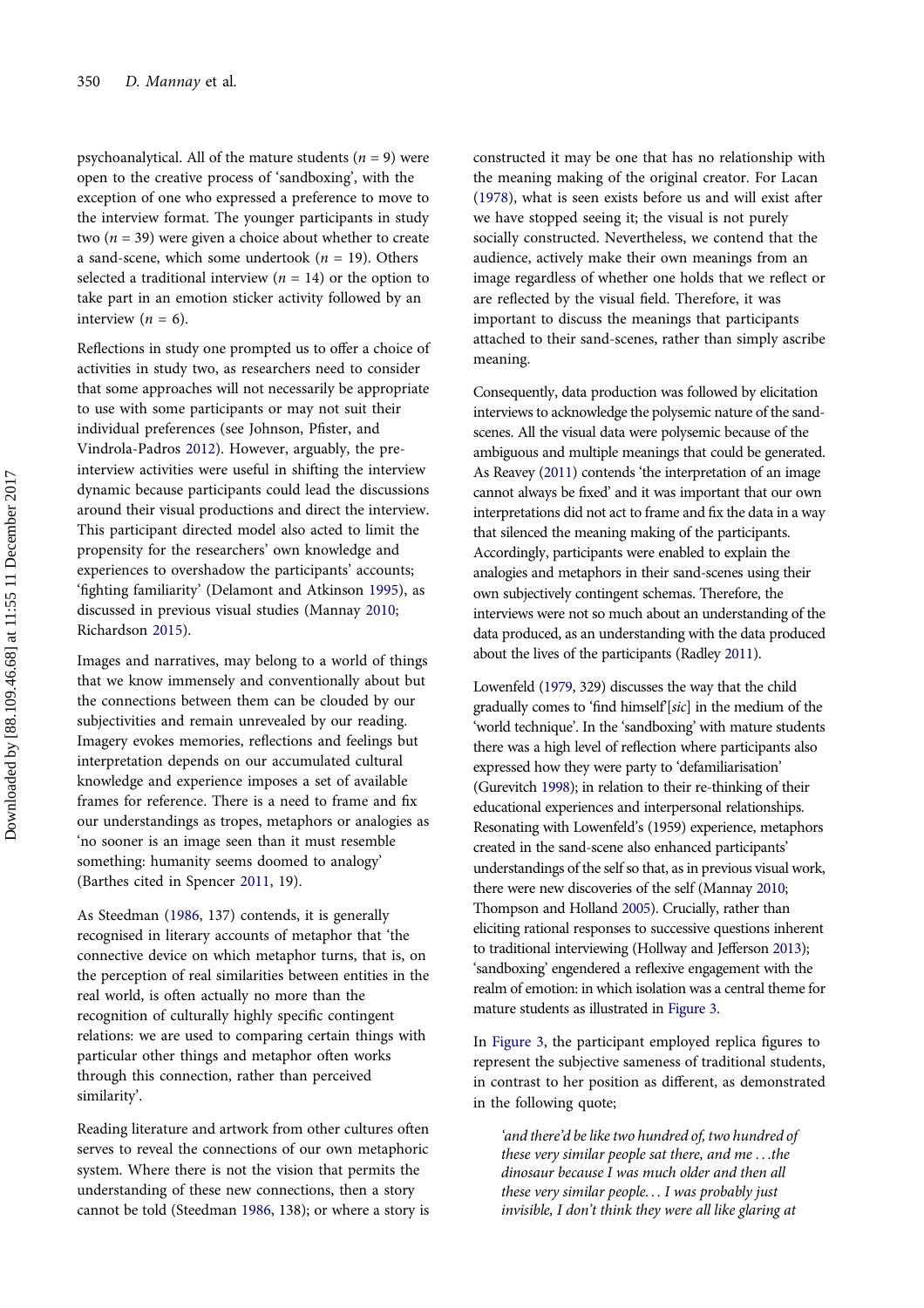<span id="page-7-0"></span>

FIGURE 3. You feel quite isolated.

me thinking what's she doing here the odd one out, it was more about, they all were the same and were friends and I was just, just this sort of strange entity in the lecture theatre'

Importantly, it is both the sand-scene and the elicitation interview that engenders an understanding of these metaphors. The student used the dinosaur, both as a visual metaphor and a metaphorical figure of speech, to illustrate how she imagines her status as a student and her experiences of the lecture theatre. Metaphors often assume a transcendental-hermeneutic function (White [2015](#page-14-0)), and the dinosaur is a common allegory for oldage or being out-of-touch with the modern world. This theme of incongruity was also evident in another mature student's imagery and interview talk related to Figure 4;

I'm on the first bit of a ladder here, the 'Do not enter' is there, obscuring the way, because I don't know the way. . . I feel like I'm kind of climbing the ladder a little bit blind. And, the menacing man is, that I always feel like somebody is going to find out that I shouldn't be here. And say, and kick me out. . . the men alongside represent the people that should actually be here, with the nice suits and the nice trousers.

The mature student has employed objects to communicate her anxieties around access to, and membership of, the undergraduate academic world. The scene features the central element of a rope ladder and the participant explains that she is 'on the first bit of a ladder'. The centralisation of the ladder is interesting because the term is often used metaphorically in discourses of social mobility, where climbing the ladder equates with advancing ones position in society (Walkerdine [1998](#page-14-0)). The initial rungs of the ladder signify the participants first year of undergraduate study; however, although she is positioned on the ladder there are significant barriers to progression placed immediately in front of the figure selected as her avatar.

The participant explains that the 'Do not enter' is there, obscuring the way' and this is clear from observing the sand-scene; however, the scene itself cannot communicate the participant's subjective understanding of the denial to enter. The interview allows the



FIGURE 4. No Entry.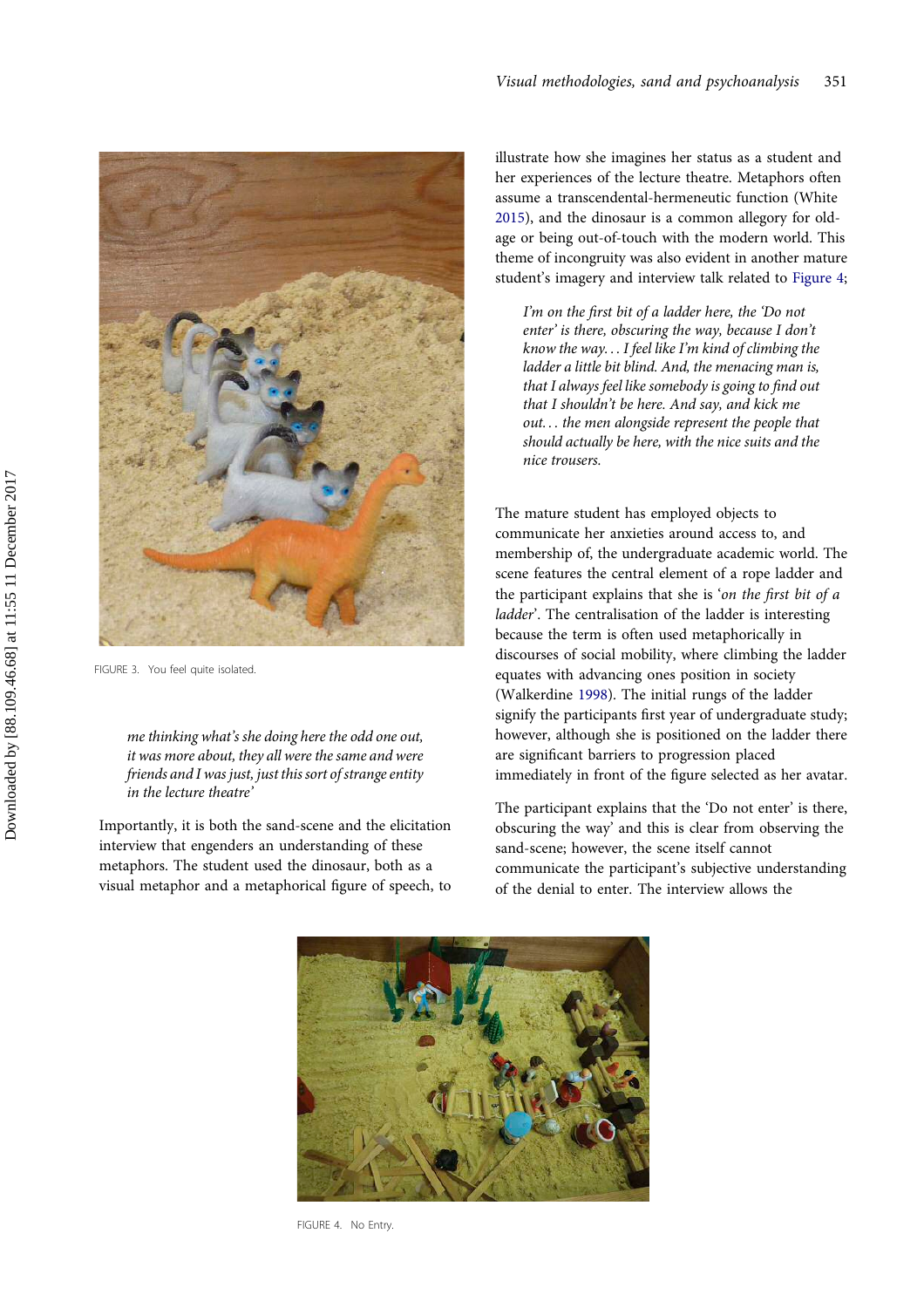<span id="page-8-0"></span>participant to discuss how their lack of knowledge acts as a barrier so that they feel they are 'climbing the ladder a little bit blind'. The menacing man represents an internal fear about not belonging but also an external presence that could be an academic, administrator or another student.

The menacing man is used figuratively to communicate the student's concerns and she explains, 'I always feel like somebody is going to find out that I shouldn't be here'. The temporal positioning of 'always' suggests that this feeling has persisted throughout the participant's learning journey and the positioning of the 'menacing man' creates a threatening impasse. The 'menacing man' is taller and broader than the avatar of the student, communicating a sense of dominance with his large biceps and height, as he leans over the participant's avatar. The combination of the participant's account and the metaphors communicated in the sand-scene attest to the salience of these psychological barriers.

The problematic nature of the student's education is compounded because it is not simply an individual, private journey; but one with an audience. Explaining the sand-scene, the participant says 'the men alongside represent the people that should actually be here'. These figures are at the periphery of the scene but they are watching from the side-lines and their eyes are fixed on the participant's avatar. Furthermore, as with the identical cats in [Figure 3,](#page-7-0) the audience are the same 'with the nice suits and the nice trousers'; and this uniformity confirms their membership in this space. Accordingly, the participant becomes isolated by her lack of knowledge of higher education, her feelings of 'outsiderness', and the anxiety around those who appear to fit into the university milieu. Importantly, 'the people that should actually be here', will be able to easily recognise her as out of place, resonating with the



premise that we are always being looked at by what we look upon (Irigarary [1985](#page-13-0)).

Feelings and emotions were also inherent in the sandscenes and accompanying interviews in study two. For example, a desire to foster security and safety for themselves and others featured clearly in many of the participants' accounts, as illustrated in Figure 5.

'Sandboxing' allowed children and young people to create complex visual representations of their future aspirations like this battle scene using soldiers and wild animals. This scene represented the participant's desire to join the army 'because there's some little wars which are going on and people are trying to fight for their country to keep it... I want to help them and keep them going'. There was an emphasis on the importance of doing a job where they could keep people safe. In the army they could 'help everyone. . . if there was an earthquake', alternatively, if they joined the fire brigade they could 'save some people and actually be a hero'.

The battle scene illustrated an understanding that safety and security were not necessarily automatically conferred, rather that they were things that involved some form of negotiation, struggle or fight. This theme transferred to the participant's discussion of his employment and how his wages would be related to family security; 'I wouldn't mind anything that I could make a lot of money, just in case I have a family so we're actually able to look after them and to keep them safe'. These issues are often central in the experiences of care experienced children and young people, which are characterised by instability, family separations and placement moves. The creation of the sand-scene, and the mirroring activity in which the researcher made a representation of their aspirations to share, along with the ensuing conversation, enabled a discussion of these sensitive issues, which moved beyond the trope of the traditional social worker interview.

Importantly, 'sandboxing' also has the benefits of scenes being made-and-remade. Many visual methods lack this level of fluidity as they become fixed once collage pieces are glued, camera clicked or when ink comes into contact with paper. Arguably, Lego Serious Play offers opportunities to encourage experiential forms of expression and analysis that can help participants see familiar situations in a new way (Gauntlet and Holzwarth [2006,](#page-13-0) Hinthorne and Schneider [2012\)](#page-13-0). However, although Lego bricks have the potential to be built and rebuilt, they do not necessarily have the flexibility of 'sandboxing'; and to some extent, unlike 'sandboxing', they are reliant on particular spatial and coordination skills, which could exclude some participants. FIGURE 5. Battle Scene.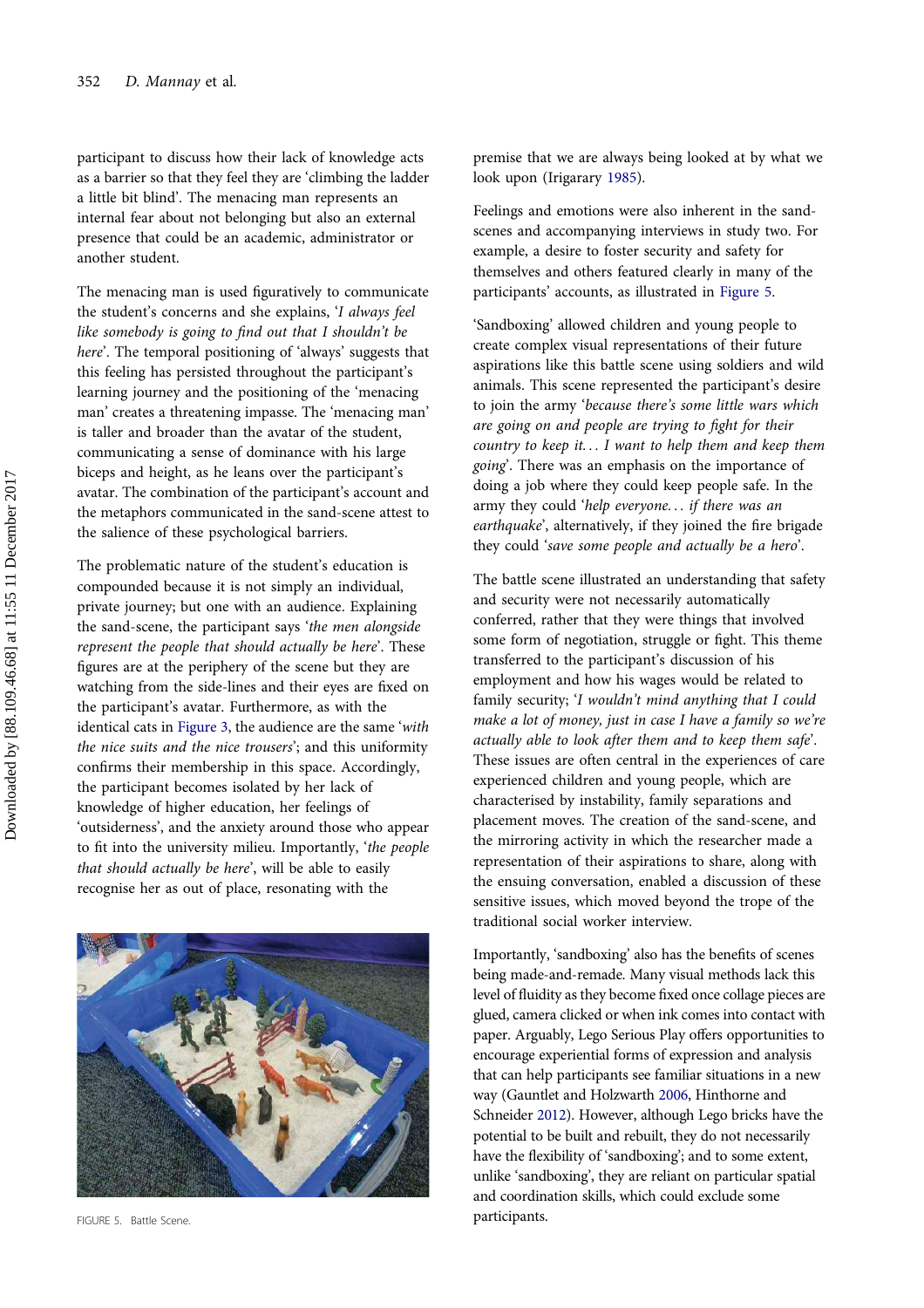<span id="page-9-0"></span>The figures themselves are not pliable or open to physical change, although metaphorically they can take on multiple and unrestricted meanings. However, even where the figure itself is not solely malleable with the imagination of the participant there can be a level of creativity. For example, in a workshop $4$  conducted with the same equipment set a participant made a dress for one of the figures using a post-it-note. The figures also become placed and moved or removed and structures were built and destroyed both prior to and during the interviews. The sand-trays were often decorated by the imprints of other pieces that were inserted and later removed; and in one of the interviews with a mature student the participant played out a live battle scene with a dragon on an embankment, raised with the sand, and rock and fence features. Similar enactments featured in interviews with children and young people with one participant creating a complex dramatised play with the figures.

The sand itself opens up a range of creative opportunities for participants to construct an external representation of their interior experiences, hopes, fears and fantasises. As well as raising the sand, as in the dragon's embankment, the sand was also used to obscure, hide and partially bury items. Many sandscenes featured keys, jewellery and other symbolic treasures that were sometimes barely visible; representing what was lost, out of reach or the goal to be attained. In Figure 6 the participant buried the figure that represents her mature student self and explained;





FIGURE 7. Good future, bad future.

'I partially buried her because she's like in quick sand, because there's too much for one person to do. . . she can't do it all, but she has to do it all so she has to keep her body out and she's like flailing her arms but you can't really, so you're sort of half, you're always half sunk but you're trying to carry on'

The ability to bury objects is not easily negotiated with other visual techniques; and here the participants partial immersion of their avatar led to discussions around what it mean to be buried and their subjective experience of how this continual struggle against completely sinking was negotiated. Consequently, 'sandboxing' allowed an opportunity for feelings of helplessness and fear to be visualised and expressed. As well as building up and burying objects, the sand base was also useful in the creation of physical boundaries as illustrated in Figure 7.

The participant demarcated a good and bad future, using the sand to clearly stake out a division between their two possible futures. The importance of pets was notable in many of the care experienced children's and young people's accounts of their current experiences and their future lives. Pets are significant, as although they play an active role in fostering well-being (Briheim-Crookall [2016\)](#page-12-0), they are often left behind in the process of separation from the family home and later in placement moves to different foster cares.

Here the participant has put snakes on the left hand side to represent the horrible pets she would have in a bad future 'There will just be like horrible, like, I don't like snakes so then that means bad. . . they are really mean pets, and I don't really like meanness'. The participant FIGURE 6. Quick sand. **also used the sand to partially bury a yellow snake,**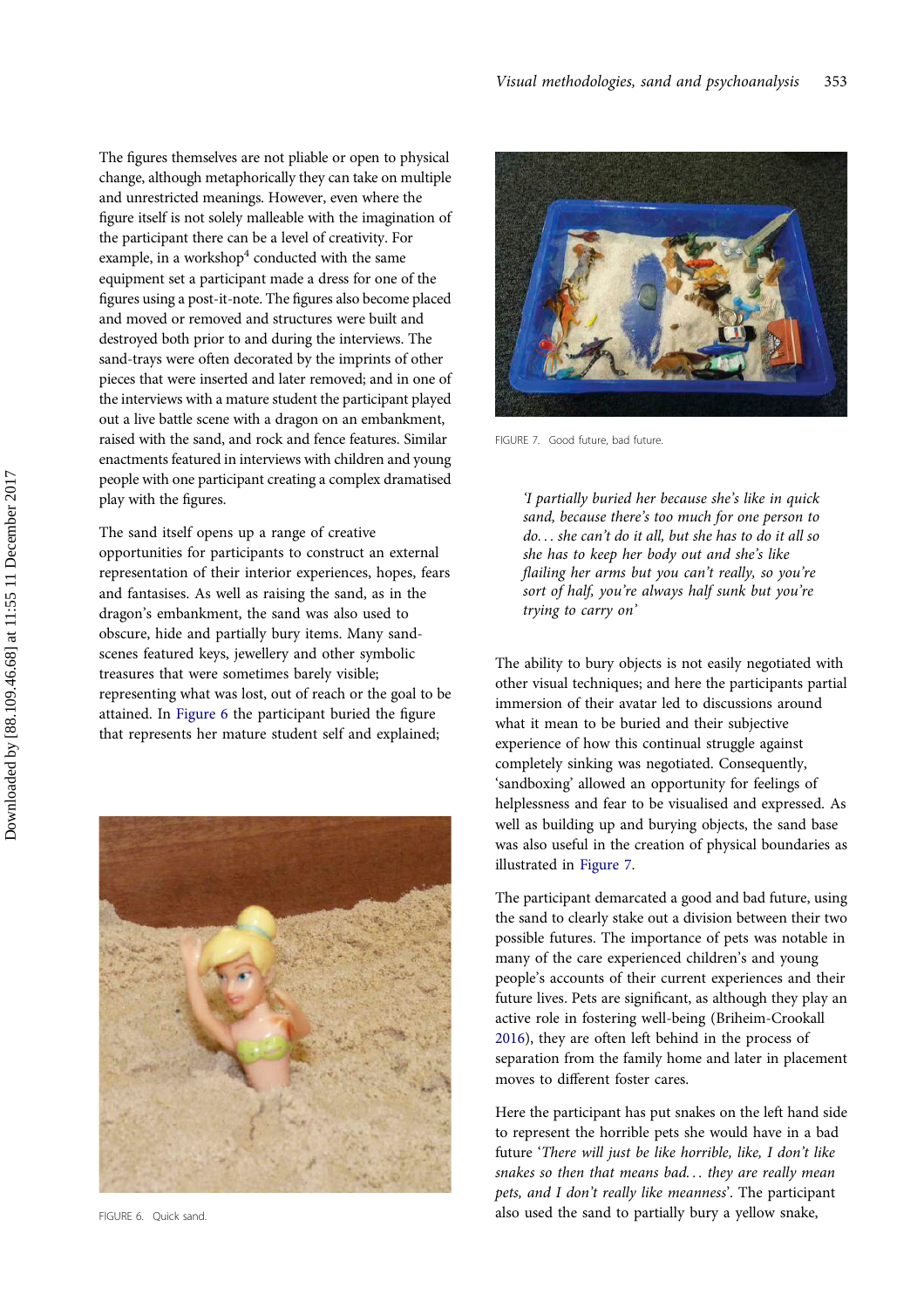<span id="page-10-0"></span>emphasising their sneakiness. The ability to demarcate and bury objects provided understandings about how care experienced children and young people visualise their futures within conflicting narratives of the positive and the negative, which often reflects their everyday experiences.

#### REFLECTION ON 'SANDBOXING'

'Sandboxing' offers opportunities for participants to creatively and imaginatively build worlds that have meaning and relevance for themselves; which can be communicated, metaphorically and through the elicitation process, to others. Accordingly, in trying to create a distance between qualitative research and all that is connected with the psychoanalytical and the therapeutic, we could be curtailing the range of visualbased methods available to researchers. Why then should we not be taking techniques from psychoanalysis outside of the clinical situation of the 'consulting room' (Frosh [2010](#page-12-0))?

A key objection is in relation to importing unequal power relations. However, in adapting the 'world technique' to a method of data production, 'sandboxing', there is an argument for the participatory potential of the approach. Nonetheless, in relation to the associated therapeutic nature of this qualitative inquiry we can, and do, question the ethics in regard engaging participants at an affective level. Mature students discussed feelings associated with isolation and of being overwhelmed by university life; and some participants illustrated the emotion of recalling painful memories in their language, paralanguage and in some cases with their tears. The study then could be criticised for engaging with a psychoanalytically informed technique in the absence of a trained therapist.

Yet, as Rock ([2007](#page-14-0)) contends, there is a 'need to remain open to the features that cannot be listed in advance of the study', and in previous work applying visual methods (Mannay [2013b](#page-13-0)), the openness of the tasks elicited an invasive element of trauma; and family troubles that were central to the participants' construction of their identities. The question of who we are, is always tied to the memory of who we have been, and the imagination of what we might become (Henriques et al. [1998](#page-13-0)); and similarly the future is often haunted by phantoms of the past, which impact upon the present (De Beauvoir [1949\)](#page-12-0). For these reasons, all forms of open qualitative inquiry have the potential to surface painful memories and anxieties about future selves: and this was considered carefully at the outset of the research projects.

Interestingly, none of the children and young people who participated in the second study demonstrated observable distress when discussing their sand-scenes, even when describing what adults might perceive as traumatic events. Perhaps this is testament to the resilience of care experienced children and young people, or reflects a weary familiarity with sharing details about their personal lives with non-familiar adults. The potential for eliciting emotional responses through 'sandboxing' did provoke an instance of disclosure of a safeguarding issue. However, as long as researchers are properly trained, able and willing to deal with disclosures, the argument against engaging children and young people on an affective level in research for fear of this occurring, is unsatisfactory. Providing participants with the means to explore elements of affect in their experiences can provide an important opportunity for children and young people to have their feelings acknowledged and heard. Furthermore, disclosures should not be feared but conceived of as potentially contributing to an improvement in a child or young person's safety and well-being.

For Lowenfeld ([1950](#page-13-0)), the action of making worlds can in itself begin the process of amelioration in the disturbances and discomforts of some children. Clearly, this was not a therapeutic process in either study, and in study one the work was with adults. With the mature students, participants expressed that 'sandboxing' was to some extent cathartic: and in the researchers they recognised elements of a shared journey that engendered some form of support. Similarly, children and young people spoke in positive terms about constructing their sand-scenes and being able to lead the discussion about their experiences with researchers. Lowenfeld (1950) argues that in both children and adults there exists an interior experience that persists throughout the life course and that it is of profound importance but has so far been insufficiently studied: and it is this aspect of the interior life that 'sandboxing' can elicit.

A further advantage of 'sandboxing' is that it does not have the ethical difficulties associated with the dissemination of photographs and other recognisable forms of data. Much mainstream engagement with the ethics of visual research focuses on issues of anonymity so that the focus is on who is taking the picture, who is in the picture; and what else can be known from the geography or materiality of the image. Thus, the 'moral maze of image ethics' (Prosser [2000\)](#page-14-0) has been centrally concerned with informed consent and the tension between revealing and concealing the contents of visual images and with who has 'the right' to claim ownership of images to in turn edit their content and show them to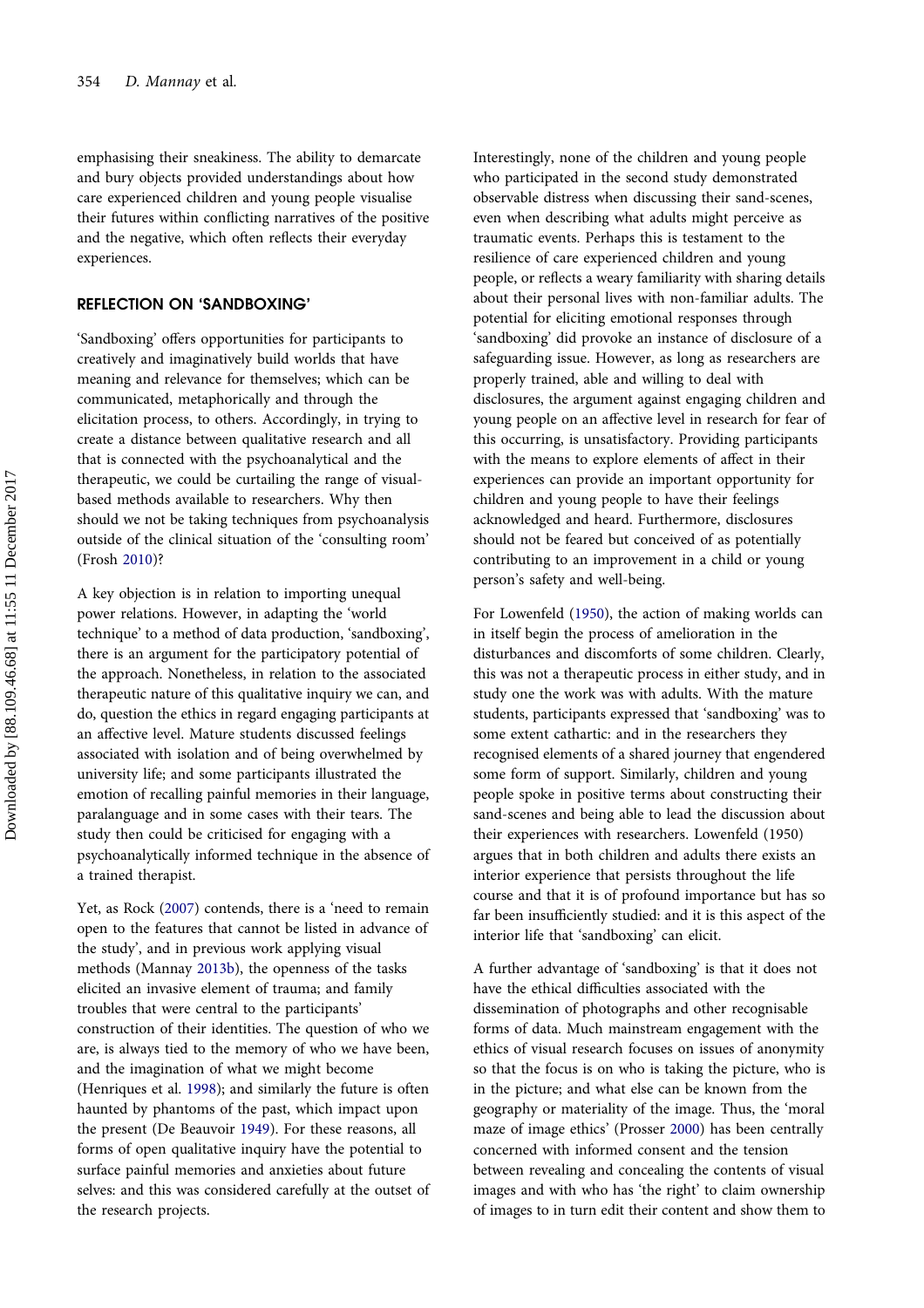<span id="page-11-0"></span>others (Allen [2015](#page-12-0); Cox et al. [2014;](#page-12-0) Lomax et al. [2011](#page-13-0); Renold et al. [2008](#page-14-0); Wiles et al. [2008\)](#page-14-0).

In response to these issues, researchers have been interested in finding new ways to communicate the findings of their research without visual images or textual references that could compromise their relationships with participants and risk anonymity. Whilst, at the same time retaining the impact of these accounts. The generic nature of 'sandboxing' figures and lack of attachment to individual participants beyond the situated and transient nature of the fieldwork, means that they can be used in ethical, yet impactful, strategies of dissemination.

## CONCLUDING REMARKS

This paper discussed the usefulness of 'sandboxing' as a tool of qualitative research as well as reflecting on the associated difficulties with the method; arguing that a reluctance to engage with psychoanalytically informed approaches outside of therapy based settings could preclude a more nuanced understanding of participants subjective lived experience. The visual can be viewed as 'a mode of inquiry and representation, and as a mode of dissemination and engagement' (Mitchell [2011,](#page-14-0) 5); and the paper has demonstrated the ways in which 'sandboxing' can be applied as a multimodal tool in qualitative research.

In terms of inquiry, the approach offered an open site in which the construction of worlds acted to limit the propensity for participants' accounts to be overshadowed by the enclosed, self-contained world of common understanding (Mannay [2010\)](#page-13-0); fighting familiarity (Delamont and Atkinson [1995](#page-12-0)). The equipment employed offered a level of fluidity that is not possible with other visual techniques of data production. This relative freedom engendered forms of defamiliarisation, illustrated in the reflexive ways that participants represented their subjective worlds (Gurevitch [1998](#page-13-0)); and communicated them in the accompanying elicitation interviews.

Importantly, the themes that arose from the fieldwork discussed here were later explored in relation to how educational experiences could be improved. Accordingly, the research drew on the affective accounts of participants to influence policy and best practice; aiming to improve mature students' experiences, retention and success; or to remove educational barriers for care experienced children and young people. To date, these visual and narrative accounts have been employed to engage with institutional administration in different ways.

The findings from the study with mature students made the case for setting up a coffee club, to form a support framework and combat the troubling effects of isolation experienced by these students. The research with care experienced children and young people informed the Welsh Government strategy 'Raising the ambitions and educational attainment of children who are looked after in Wales'. Additionally, visual outputs from study two, including four short films featuring individual 'sandboxing' figures<sup>5</sup>, have been used to communicate the findings to young people and practitioners. Demonstrating, the ways in which the visual can also be a useful tool in communicating findings to a wider public and increasing research impact (Mannay [2016](#page-13-0)).

It is also worth briefly noting the possibilities for using 'sandboxing' when teaching, which we have incorporated with undergraduate and post-graduate students, across academic disciplines. Engendering affect is a useful way to foster reflexivity for students who are faced with the new and particular expectations, concepts, languages and pedagogy of higher education. 'Sandboxing' provides an active and accessible way for students to begin to grasp the foundational notion of 'the sociological imagination' (Wright Mills [1959\)](#page-14-0). By situating themselves as subjects and audiences, interpreting their experiences in the context of a visual world, students' 'capacity to range from the most impersonal and remote transformations to the most intimate features of the human self – and to see the relations between the two' (Wright Mills [1959,](#page-14-0) 7) may be developed. Accordingly, the relationship between identity, history, art and sociality may be mapped, fostering critical thinking.

Lowenfeld's work is frequently applied in play therapy, adult psychotherapy and family therapy (Hutton [2004](#page-13-0)), which is testament to the usefulness and innovativeness of her original ideas and insights. In reference to the 'world technique', Lowenfeld [\(1950](#page-13-0), 325) writes, 'I am anxious that my whole research and therapeutic method, of which this equipment is part, should not be misunderstood or distorted when part of the equipment is borrowed and adapted for a different purpose'. In taking her technique outside of the clinic, we hope that Lowenfeld would see this development as respectful to her original psychoanalytical work and its potential as a tool of qualitative inquiry. This paper has been concerned with establishing 'sandboxing' as a respectful tool of qualitative inquiry; to extend the parameters of visual methods, to fight familiarity, to engage with the subjective worlds of participants, to expand the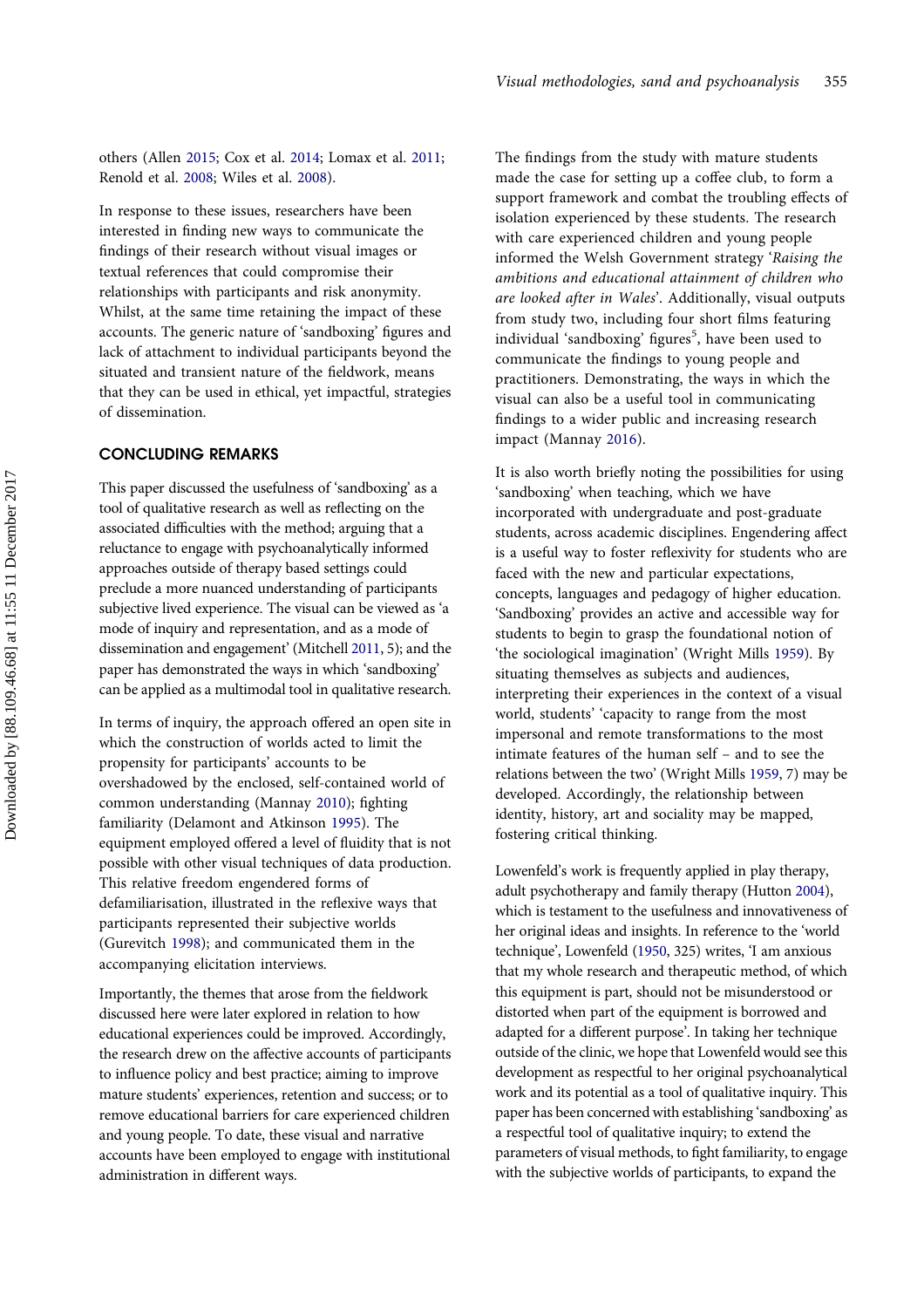<span id="page-12-0"></span>participatory potential of qualitative research, to engage with ethical yet impactful dissemination; and ultimately to contribute to informed policy initiatives.

#### ACKNOWLEDGEMENTS

We would like to acknowledge the adults, children and young people who made this paper possible. In relation to Study One, we are grateful for funding from the Cardiff Undergraduate Research Opportunities Programme (CUROP). The second research project from which this paper is drawn was commissioned by the Welsh Government. In relation to Study Two, we would also like to thank the doctoral researchers and peer researchers who assisted with the fieldwork, Louisa Roberts who administered the project, Professor Sally Holland for conceptualising the research design and also our project partners, The Fostering Network, Voices From Care Cymru and Spice Innovate. The study was based in the Children's Social Care Research and Development Centre (CASCADE) at Cardiff University, whose work is concerned with all aspects of community-based responses to social need in children and families. We are grateful to Professor David James and the reviewers for their encouragement and invaluable comments on earlier drafts of this paper, and the editorial team at Visual Studies for their support.

#### DISCLOSURE STATEMENT

No potential conflict of interest was reported by the authors.

## FUNDING

Study One was funded by the Cardiff Undergraduate Research Opportunities Programme (CUROP). Study Two was commissioned by the Welsh Government.

#### **NOTES**

- [1] The specific programme to access higher education was the completion of 60 credits at undergraduate level 4. Modules were studied part-time over the course of one academic year. The 60 credits were equivalent to 50 per cent of the undergraduate first year degree programme so students moving from this pathway to further degree studies only had to enrol for 60 credits rather than the standard 120 credits. This pathway was designed to widen participation and was in its first presentation at the time of the study.
- [2] The research project, 'University Challenge: How can we foster successful learning journeys for non-traditional

students'? was funded by the Cardiff Undergraduate Research Opportunities Programme (CUROP).

[3] The research project, 'Understanding the educational experiences and opinions, attainment, achievement and aspirations of looked after children in Wales', was commissioned by the Welsh Government, and the project was undertaken by the Children's Social Care Research and Development Centre (CASCADE) at Cardiff University.

#### **REFERENCES**

- Abrahams, J., and N. Ingram. [2013](#page-2-0). "The Chameleon Habitus: Exploring Local Students' Negotiations of Multiple Fields." Sociological Research Online 18 (4): 21. doi[:10.5153/sro.3189.](https://doi.org/10.5153/sro.3189)
- Allen, L. [2015.](#page-11-0) "Losing Face? Photo-Anonymisation and Visual Research Integrity." Visual Studies 30 (3): 295–308. doi[:10.1080/1472586X.2015.1016741.](https://doi.org/10.1080/1472586X.2015.1016741)
- Banks, M. [2001](#page-3-0). Visual Methods in Social Research. London: Sage.
- Belin, R. [2005.](#page-2-0) "Photo-Elicitation and the Agricultural Landscape: 'Seeing' and 'Telling' about Farming, Community and Place." Visual Studies 20 (1): 56–68. doi[:10.1080/14725860500064904.](https://doi.org/10.1080/14725860500064904)
- Briheim-Crookall, L. [2016](#page-9-0). How Social Workers Can Track and Boost the Happiness of Looked-After Children. Sutton: Community Care. [Accessed 16 Jan 2017]. Available at [http://www.communitycare.co.uk/2016/03/22/social-work](http://www.communitycare.co.uk/2016/03/22/social-workers-can-track-boost-happiness-looked-children/) [ers-can-track-boost-happiness-looked-children/](http://www.communitycare.co.uk/2016/03/22/social-workers-can-track-boost-happiness-looked-children/)
- Cox, S., S. Drew, M. Guillemin, C. Howell, D. Warr, and J. Waycott. [2014](#page-11-0). Guidelines for Ethical Visual Research Methods. Melbourne: University of Melbourne.
- Currie, J., P. Harris, and B. Thiele. [2000](#page-1-0). "Sacrifices in Greedy Universities: Are They Gendered?" Gender and Education 12 (3): 269–291. doi[:10.1080/713668305.](https://doi.org/10.1080/713668305)

De Beauvoir, S. [1949.](#page-10-0) The Second Sex. London: Penguin.

- Delamont, S., and P. Atkinson. [1995.](#page-4-0) Fighting Familiarity: Essays on Education and Ethnography. Cresskill, NJ: Hampton Press.
- Edwards, R. [1993](#page-1-0). Mature Women Students: Separating or Connecting Family and Education. London: Taylor Francis.
- Fink, J. [2012.](#page-2-0) "Walking the Neighbourhood, Seeing the Small Details of Community Life: Reflections from a Photography Walking Tour." Critical Social Policy 32 (1): 31–50. doi:[10.1177/0261018311425198](https://doi.org/10.1177/0261018311425198).
- Frosh, S. [2010](#page-2-0). Psychoanalysis outside the Clinic: Interventions in Psychosocial Studies. Basingstoke: Macmillan.
- Frosh, S., and P. Emerson. [2005.](#page-2-0) "Interpretation and Over-Interpretation: Disrupting the Meaning of Texts." Qualitative Research 5 (5): 307–324. doi:[10.1177/](https://doi.org/10.1177/1468794105054457) [1468794105054457](https://doi.org/10.1177/1468794105054457).
- Gadd, D., and T. Jefferson. [2007.](#page-1-0) Psychosocial Criminology. London: Sage.
- Garland, P. [1994](#page-1-0). "Educating Rhian: Experiences of Mature Women Students." In Our Sisters' Land: The Changing Identities of Women in Wales, eds J. Aaron, T. Rees, S.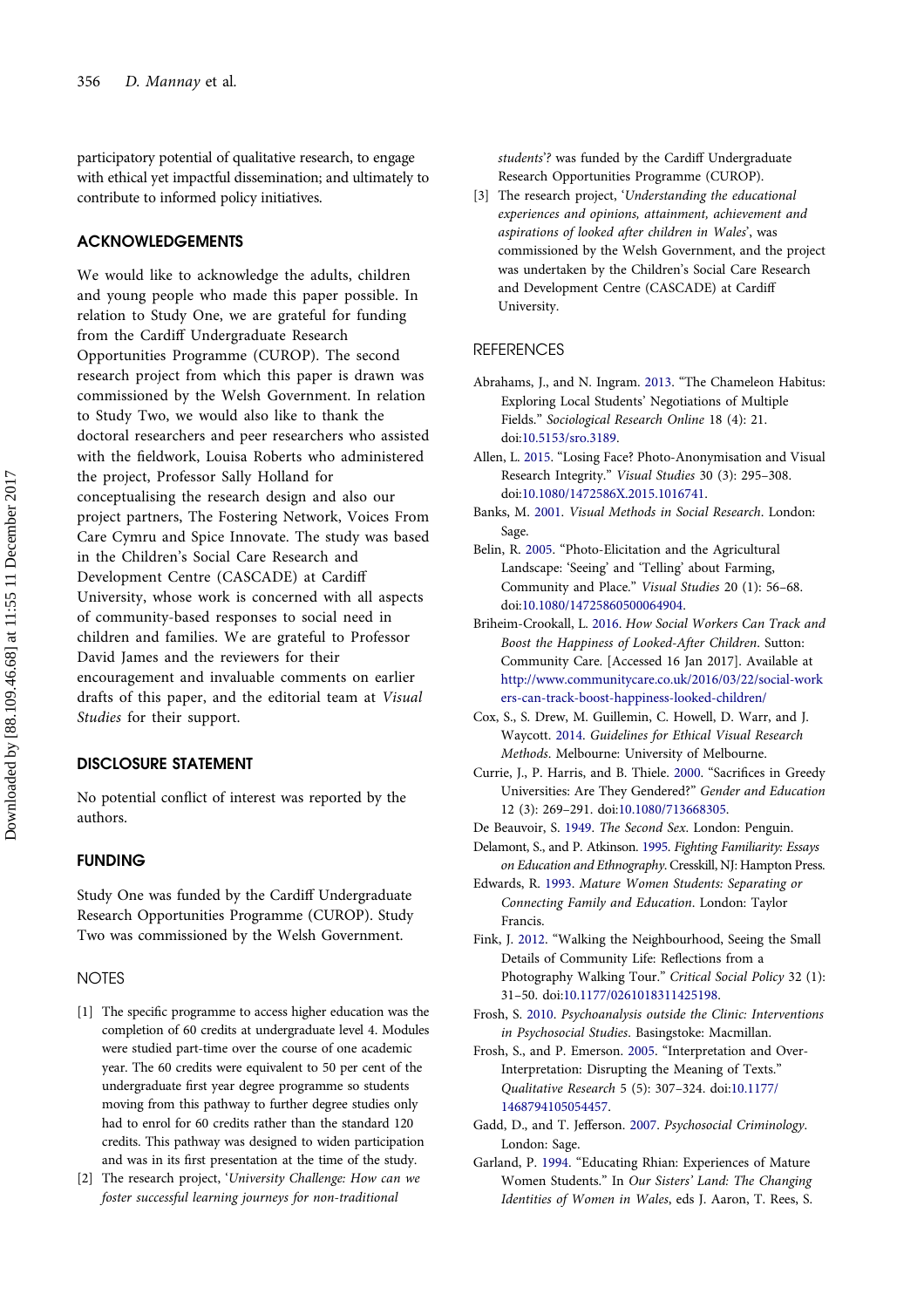<span id="page-13-0"></span>Betts, and M. Vincentelli, 107–121. Cardiff: University of Wales Press.

- Gauntlett, D., and P. Holzwarth. [2006.](#page-8-0) "Creative and Visual Methods for Exploring Identities." Visual Studies 21 (1): 82–91. doi:[10.1080/14725860600613261](https://doi.org/10.1080/14725860600613261).
- Groundwater-Smith, S., S. Dockett, and D. Bottrell. [2015](#page-2-0). Participatory Research with Children and Young People. London: Sage.
- Gurevitch, Z. D. [1998](#page-4-0). "The Other Side of Dialogue: On Making the Other Strange and the Experience of Otherness." American Journal of Sociology 93 (5): 1179– 1199. doi[:10.1086/228868.](https://doi.org/10.1086/228868)
- Henriques, J., W. Holloway, C. Urwin, C. Venn, and V. Walkerdine. [1998](#page-10-0). Changing the Subject. London: Routledge.
- Hinthorne, L. L., and K. Schneider. [2012.](#page-8-0) "Playing with Purpose: Using Serious Play to Enhance Participatory Development Communication in Research." International Journal of Communication 6: 2801–2824.
- Hoggett, P., S. Beedell, L. Jimenez, M. Mayo, and C. Miller. [2010.](#page-2-0) "Working Psychosocially and Dialogically in Research." Psychoanalysis, Culture and Society 15 (2): 173–188. doi[:10.1057/pcs.2009.36](https://doi.org/10.1057/pcs.2009.36).
- Holland, S., E. Renold, N. J. Ross, and A. Hillman. [2010](#page-2-0). "Power, Agency and Participatory Agendas: A Critical Exploration of Young People's Engagement in Participative Qualitative Research." Childhood 17 (3): 360–375. doi[:10.1177/0907568210369310.](https://doi.org/10.1177/0907568210369310)
- Hollway, W., and T. Jefferson. [2013](#page-2-0). Doing Qualitative Research Differently. 2nd ed. London: Sage.
- Howard, J. K., and S. A. Eckhardt. [2005.](#page-4-0) "Why Action Research? The Leadership Role of the Library Media Specialist." Library Media Connection 24 (2): 32–34.
- Hutton, D. [2004.](#page-3-0) "Margret Lowenfeld's World Technique." Clinical Child Psychology and Psychiatry 9 (4): 605–612. doi[:10.1177/1359104504046164.](https://doi.org/10.1177/1359104504046164)
- Irigaray, L. [1985](#page-3-0). Speculum of the Other Woman. Cornell: Cornell University Press.
- Irigaray, L. [2008](#page-3-0). Sharing the World. London: Continuum.
- Jackson, S., and I. Höjer. [2013](#page-5-0). "Prioritising Education for Children Looked after Away from Home." European Journal of Social Work 16 (1): 1–5. doi:[10.1080/](https://doi.org/10.1080/13691457.2012.763108) [13691457.2012.763108.](https://doi.org/10.1080/13691457.2012.763108)
- James, A., and A. Prout. eds. [1997](#page-2-0). Constructing and Reconstructing Childhood: Contemporary Issues in the Sociological Study of Childhood. Abingdon: Routledge.
- James, D. [1995](#page-1-0). "Mature Studentship in Higher Education: Beyond a 'Species' Approach." British Journal of Sociology of Education 16 (4): 451–466. doi:[10.1080/](https://doi.org/10.1080/0142569950160402) [0142569950160402](https://doi.org/10.1080/0142569950160402).
- Johnson, G. A., E. A. Pfister, and C. Vindrola-Padros. [2012.](#page-6-0) "Drawings, Photos, and Performances: Using Visual Methods with Children." Visual Anthropology Review 28 (2): 164–177. doi:[10.1111/j.1548-7458.2012.01122.x.](https://doi.org/10.1111/j.1548-7458.2012.01122.x)
- Kaomea, J. [2003](#page-4-0). "Reading Erasures and Making the Familiar Strange: Defamiliarising Methods for Research in Formerly Colonized and Historically Oppressed Communities." Educational Researcher 32 (2): 14–25. doi[:10.3102/0013189X032002014](https://doi.org/10.3102/0013189X032002014).
- Kara, H. [2015](#page-2-0). Creative Research Methods in the Social Sciences: A Practical Guide. Bristol: Policy Press.
- Kim, C. Y. [2015.](#page-4-0) "Why Research 'By' Children? Rethinking the Assumptions Underlying the Facilitation of Children as Researchers." Children & Society. doi[:10.1111/chso.12133.](https://doi.org/10.1111/chso.12133)
- Lacan, J. [1978](#page-2-0). "The Split between the Eye and the Gaze." In Four Fundamental Concepts of Psychoanalysis, edited by J. A. Miller, 67–78. New York: W.W. Norton.
- Lacan, J. [1977.](#page-2-0) "The Mirror Stage as Formative as the Function of the I as Revealed in Psycholanalytic Experience." In Ecrits: A Selection, trans A. Sheridan. New York: WW Norton.
- Lomax, H., J. Fink, N. Singh, and C. High. [2011](#page-2-0). "The Politics of Performance: Methodological Challenges of Researching Children's Experiences of Childhood through the Lens of Participatory Video." International Journal of Social Research Methodology 14 (3): 231–243. doi[:10.1080/](https://doi.org/10.1080/13645579.2011.563622) [13645579.2011.563622](https://doi.org/10.1080/13645579.2011.563622).
- Lowenfeld, M. [1939](#page-3-0). "The World Pictures of Children." British Journal of Medical Psychology 18: 65–101. doi:[10.1111/](https://doi.org/10.1111/j.2044-8341.1939.tb00710.x) [j.2044-8341.1939.tb00710.x](https://doi.org/10.1111/j.2044-8341.1939.tb00710.x).
- Lowenfeld, M. [1950](#page-3-0). "The Nature and Use of the Lowenfeld World Technique in Work with Children and Adults." The Journal of Psychology 30 (2): 325–331.
- Lowenfeld, M. [1979](#page-6-0). The World Technique. London: Allen and Uwin Press.
- Luttrell, W., and R. Chalfen. [2010.](#page-2-0) "Lifting Up the Voices of Participatory Research." Visual Studies 25 (3): 197–200. doi[:10.1080/1472586X.2010.523270.](https://doi.org/10.1080/1472586X.2010.523270)
- Mannay, D. [2010](#page-2-0). "Making the Familiar Strange: Can Visual Research Methods Render the Familiar Setting More Perceptible?" Qualitative Research 10 (1): 91–111. doi[:10.1177/1468794109348684.](https://doi.org/10.1177/1468794109348684)
- Mannay, D. [2013a.](#page-2-0) "'Who Put that on There ... Why Why Why?' Power Games and Participatory Techniques of Visual Data Production." Visual Studies 28 (2): 136–146. doi[:10.1080/1472586X.2013.801635.](https://doi.org/10.1080/1472586X.2013.801635)
- Mannay, D. [2013b.](#page-10-0) "The Permeating Presence of past Domestic and Familial Violence: So like I'd Never Let Anyone Hit Me but I've Hit Them, and I Shouldn't Have Done." In Family Troubles? Exploring Changes and Challenges in the Family Lives of Children and Young People, eds V. Gillies, C. A. Hooper, and J. Ribbens McCarthy, 151–162. Bristol: Policy Press.
- Mannay, D. [2016](#page-2-0). Visual, Narrative and Creative Research Methods: Application, Reflection and Ethics. Abingdon: Routledge.
- Mannay, D., E. Staples, S. Hallett, L. Roberts, A. Rees, R. Evans, and D. Andrews. [2015.](#page-4-0) Understanding the Educational Experiences and Opinions, Attainment, Achievement and Aspirations of Looked after Children in Wales. Cardiff: Welsh Government. Available at. [http://gov.wales/statis](http://gov.wales/statistics-and-research/understanding-educational-experiences-opinions-attainment-achievement-aspirations-looked-after-children-wales/?lang=en) [tics-and-research/understanding-educational-experiences](http://gov.wales/statistics-and-research/understanding-educational-experiences-opinions-attainment-achievement-aspirations-looked-after-children-wales/?lang=en)[opinions-attainment-achievement-aspirations-looked](http://gov.wales/statistics-and-research/understanding-educational-experiences-opinions-attainment-achievement-aspirations-looked-after-children-wales/?lang=en)[after-children-wales/?lang=en](http://gov.wales/statistics-and-research/understanding-educational-experiences-opinions-attainment-achievement-aspirations-looked-after-children-wales/?lang=en)
- Mannay, D., and M. Morgan. [2013.](#page-4-0) "Anatomies of Inequality: Considering the Emotional Cost of Aiming Higher for Marginalised, Mature, Mothers Re-Entering Education."